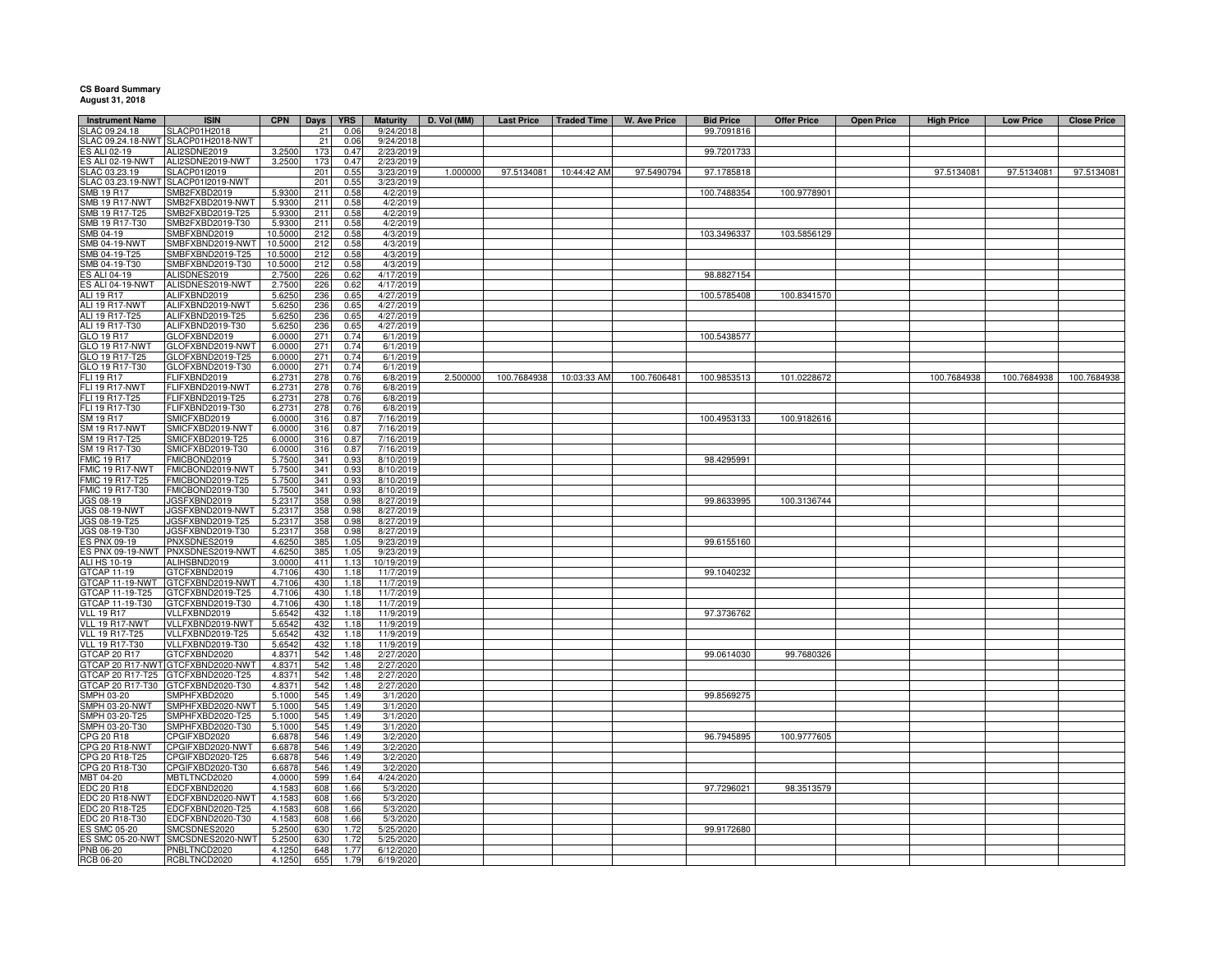| <b>Instrument Name</b> | <b>ISIN</b>                  | <b>CPN</b>       | Days       | <b>YRS</b>   | <b>Maturity</b> | D. Vol (MM) |            |            | Last Price   Traded Time   W. Ave Price | <b>Bid Price</b> | <b>Offer Price</b> | <b>Open Price</b> | <b>High Price</b> | <b>Low Price</b> | <b>Close Price</b> |
|------------------------|------------------------------|------------------|------------|--------------|-----------------|-------------|------------|------------|-----------------------------------------|------------------|--------------------|-------------------|-------------------|------------------|--------------------|
| GLO 20 R18             | GLOFXBND2020                 | 4.8875           | 683        | 1.87         | 7/17/2020       |             |            |            |                                         | 98.9152949       | 99.4439580         |                   |                   |                  |                    |
| GLO 20 R18-NWT         | GLOFXBND2020-NWT             | 4.8875           | 683        | 1.87         | 7/17/2020       |             |            |            |                                         |                  |                    |                   |                   |                  |                    |
| GLO 20 R18-T25         | GLOFXBND2020-T25             | 4.8875           | 683        | 1.87         | 7/17/2020       |             |            |            |                                         |                  |                    |                   |                   |                  |                    |
| GLO 20 R18-T30         | GLOFXBND2020-T30             | 4.8875           | 683        | 1.87         | 7/17/2020       |             |            |            |                                         |                  |                    |                   |                   |                  |                    |
| <b>SLTC 20 R18</b>     | SLTCFXBD2020                 | 4.9925           | 719        | 1.97         | 8/22/2020       |             |            |            |                                         | 93.5265302       |                    |                   |                   |                  |                    |
| SLTC 20 R18-NWT        | SLTCFXBD2020-NWT             | 4.9925           | 719        | 1.97         | 8/22/2020       |             |            |            |                                         |                  |                    |                   |                   |                  |                    |
| SLTC 20 R18-T25        | SLTCFXBD2020-T25             | 4.9925           | 719        | 1.97         | 8/22/2020       |             |            |            |                                         |                  |                    |                   |                   |                  |                    |
| SLTC 20 R18-T30        | SLTCFXBD2020-T30             | 4.9925           | 719        | 1.97         | 8/22/2020       |             |            |            |                                         |                  |                    |                   |                   |                  |                    |
| <b>BDO 10-20</b>       | BDO2LTNC2020                 | 3.7500           | 764        | 2.09         | 10/6/2020       |             |            |            |                                         | 92.3422718       |                    |                   |                   |                  |                    |
| ALI 20 R19             | ALIFXBND2020                 | 4.6250           | 768        | 2.10         | 10/10/2020      |             |            |            |                                         | 97.6996884       | 98.6684523         |                   |                   |                  |                    |
| ALI 20 R19-NWT         | ALIFXBND2020-NWT             | 4.6250           | 768        | 2.10         | 10/10/2020      |             |            |            |                                         |                  |                    |                   |                   |                  |                    |
| ALI 20 R19-T25         | ALIFXBND2020-T25             | 4.6250           | 768        | 2.10         | 10/10/2020      |             |            |            |                                         |                  |                    |                   |                   |                  |                    |
| ALI 20 R19-T30         | ALIFXBND2020-T30             | 4.6250           | 768        | 2.10         | 10/10/2020      |             |            |            |                                         |                  |                    |                   |                   |                  |                    |
| <b>HOUSE 10-20</b>     | HOUSEFBD2020                 | 6.2080           | 774        | 2.12         | 10/16/2020      |             |            |            |                                         | 100.2102711      | 100.7556633        |                   |                   |                  |                    |
| HOUSE 10-20-NWT        | HOUSEFBD2020-NWT             | 6.2080           | 774        | 2.12         | 10/16/2020      |             |            |            |                                         |                  |                    |                   |                   |                  |                    |
| HOUSE 10-20-T25        | OUSEFBD2020-T25              | 6.2080           | 774        | 2.12         | 10/16/2020      |             |            |            |                                         |                  |                    |                   |                   |                  |                    |
| HOUSE 10-20-T30        | HOUSEFBD2020-T30             | 6.2080           | 774        | 2.12         | 10/16/2020      |             |            |            |                                         |                  |                    |                   |                   |                  |                    |
| <b>AEV 11-20</b>       | AEV2FXBD2020                 | 4.4722           | 795        | 2.18         | 11/6/2020       |             |            |            |                                         | 97.5034349       | 98.5108686         |                   |                   |                  |                    |
| <b>AEV 11-20-NWT</b>   | AEV2FXBD2020-NWT             | 4.4722           | 795        | 2.18         | 11/6/2020       |             |            |            |                                         |                  |                    |                   |                   |                  |                    |
| AEV 11-20-T25          | AEV2FXBD2020-T25             | 4.4722           | 795        | 2.18         | 11/6/2020       |             |            |            |                                         |                  |                    |                   |                   |                  |                    |
| AEV 11-20-T30          | AEV2FXBD2020-T30             | 4.4722           | 795        | 2.18         | 11/6/2020       |             |            |            |                                         |                  |                    |                   |                   |                  |                    |
| FLI 20 R19             | <b>ELIFXBND2020</b>          | 4.8562           | 797        | 2.18         | 11/8/2020       |             |            |            |                                         | 98.2795512       | 99.2940088         |                   |                   |                  |                    |
| <b>FLI 20 R19-NWT</b>  | -LIFXBND2020-NWT             | 4.8562           | 797        | 2.18         | 11/8/2020       |             |            |            |                                         |                  |                    |                   |                   |                  |                    |
|                        |                              |                  |            | 2.18         |                 |             |            |            |                                         |                  |                    |                   |                   |                  |                    |
| FLI 20 R19-T25         | -LIFXBND2020-T25             | 4.8562           | 797        |              | 11/8/2020       |             |            |            |                                         |                  |                    |                   |                   |                  |                    |
| FLI 20 R19-T30         | FLIFXBND2020-T30             | 4.8562           | 797        | 2.18         | 11/8/2020       |             |            |            |                                         |                  |                    |                   |                   |                  |                    |
| AEV 20 R19             | AEVFXBND2020                 | 4.4125           | 810        | 2.22         | 11/21/2020      | 3.300000    | 97.9491200 | 2:36:35 PM | 97.9491200                              | 97.7442034       | 98.3604308         |                   | 97.9491200        | 97.9491200       | 97.9491200         |
| AEV 20 R19-NWT         | AEVFXBND2020-NWT             | 4.4125           | 810        | 2.22         | 11/21/2020      |             |            |            |                                         |                  |                    |                   |                   |                  |                    |
| AEV 20 R19-T25         | AEVFXBND2020-T25             | 4.4125           | 810        | 2.22         | 11/21/2020      |             |            |            |                                         |                  |                    |                   |                   |                  |                    |
| AEV 20 R19-T30         | AEVFXBND2020-T30             | 4.4125           | 810        | 2.22         | 11/21/2020      |             |            |            |                                         |                  |                    |                   |                   |                  |                    |
| <b>MER 20 P19</b>      | <b>MERFXBND2020</b>          | 4.3750           | 831        | 2.28         | 12/12/2020      |             |            |            |                                         | 96.4641232       |                    |                   |                   |                  |                    |
| MER 20 P19-NWT         | MERFXBND2020-NWT             | 4.3750           | 831        | 2.28         | 12/12/2020      |             |            |            |                                         |                  |                    |                   |                   |                  |                    |
| MER 20 P19-T25         | MERFXBND2020-T25             | 4.3750           | 831        | 2.28         | 12/12/2020      |             |            |            |                                         |                  |                    |                   |                   |                  |                    |
| MER 20 P19-T30         | MERFXBND2020-T30             | 4.3750           | 831        | 2.28         | 12/12/2020      |             |            |            |                                         |                  |                    |                   |                   |                  |                    |
| TEL 21 R19             | TELFXBND2021                 | 5.2250           | 887        | 2.43         | 2/6/202         |             |            |            |                                         | 97.7079739       |                    |                   |                   |                  |                    |
| TEL 21 R19-NWT         | TELFXBND2021-NWT             | 5.2250           | 887        | 2.43         | 2/6/202         |             |            |            |                                         |                  |                    |                   |                   |                  |                    |
| TEL 21 R19-T25         | FELFXBND2021-T25             | 5.2250           | 887        | 2.43         | 2/6/202         |             |            |            |                                         |                  |                    |                   |                   |                  |                    |
| TEL 21 R19-T30         | TELFXBND2021-T30             | 5.2250           | 887        | 2.43         | 2/6/202         |             |            |            |                                         |                  |                    |                   |                   |                  |                    |
| ABS 21 R19             | ABSFXBND2021                 | 5.3350           | 891        | 2.44         | 2/10/2021       |             |            |            |                                         | 96.5160206       | 100.3053919        |                   |                   |                  |                    |
| ABS 21 R19-NWT         | ABSFXBND2021-NWT             | 5.3350           | 891        | 2.44         | 2/10/2021       |             |            |            |                                         |                  |                    |                   |                   |                  |                    |
| ABS 21 R19-T25         | ABSFXBND2021-T25             | 5.3350           | 891        | 2.44         | 2/10/2021       |             |            |            |                                         |                  |                    |                   |                   |                  |                    |
| ABS 21 R19-T30         | ABSFXBND2021-T30             | 5.3350           | 891        | 2.44         | 2/10/2021       |             |            |            |                                         |                  |                    |                   |                   |                  |                    |
| ROCK 21 R19            | ROCKFXBD2021                 | 5.0932           | 896        | 2.45         | 2/15/2021       | 6.000000    | 99.0721202 | 3:33:51 PM | 99.0721202                              | 98.3950765       | 99.2989834         |                   | 99.0721202        | 99.0721202       | 99.0721202         |
| ROCK 21 R19-NWT        | ROCKFXBD2021-NWT             | 5.0932           | 896        | 2.45         | 2/15/2021       |             |            |            |                                         |                  |                    |                   |                   |                  |                    |
| ROCK 21 R19-T25        | ROCKFXBD2021-T25             | 5.093            | 896        | 2.45         | 2/15/202        |             |            |            |                                         |                  |                    |                   |                   |                  |                    |
| ROCK 21 R19-T30        | ROCKFXBD2021-T30             | 5.0932           | 896        | 2.45         | 2/15/202        |             |            |            |                                         |                  |                    |                   |                   |                  |                    |
| SMPH 02-21             | SMPH2FBD2021                 | 4.5095           | 906        | 2.48         | 2/25/2021       |             |            |            |                                         | 97.7196198       | 98.1751612         |                   |                   |                  |                    |
| SMPH 02-21-NWT         | SMPH2FBD2021-NWT             | 4.5095           | 906        | 248          | 2/25/202        |             |            |            |                                         |                  |                    |                   |                   |                  |                    |
| SMPH 02-21-T25         | SMPH2FBD2021-T25             | 4.5095           | 906        | 2.48         | 2/25/202        |             |            |            |                                         |                  |                    |                   |                   |                  |                    |
| SMPH 02-21-T30         | SMPH2FBD2021-T30             | 4.509            | 906        | 2.48         | 2/25/202        |             |            |            |                                         |                  |                    |                   |                   |                  |                    |
| JGS 21 R19             | JGSFXBND2021                 | 5.2442           | 908        | 2.49         | 2/27/202        |             |            |            |                                         | 98.7303741       | 99.8706445         |                   |                   |                  |                    |
| <b>JGS 21 R19-NWT</b>  | JGSFXBND2021-NWT             | 5.2442           | 908        | 2.49         | 2/27/202        |             |            |            |                                         |                  |                    |                   |                   |                  |                    |
| JGS 21 R19-T25         | JGSFXBND2021-T25             | 5.2442           | 908        | 2.49         | 2/27/202        |             |            |            |                                         |                  |                    |                   |                   |                  |                    |
| JGS 21 R19-T30         | JGSFXBND2021-T30             | 5.2442           | 908        | 2.49         | 2/27/2021       |             |            |            |                                         |                  |                    |                   |                   |                  |                    |
| SLI 21 R18             | SLIFXBND2021                 | 6.7150           | 931        | 2.55         | 3/22/202        |             |            |            |                                         | 100.0326027      |                    |                   |                   |                  |                    |
| <b>SLI 21 R18-NWT</b>  | SLIFXBND2021-NWT             | 6.7150           | 931        | 2.55         | 3/22/202        |             |            |            |                                         |                  |                    |                   |                   |                  |                    |
| SLI 21 R18-T25         | LIFXBND2021-T25              | 6.7150           | 931        | 2.55         | 3/22/202        |             |            |            |                                         |                  |                    |                   |                   |                  |                    |
| SLI 21 R18-T30         | SLIFXBND2021-T30             | 6.7150           | 931        | 2.55         | 3/22/2021       |             |            |            |                                         |                  |                    |                   |                   |                  |                    |
| <b>MNTC 21 R19</b>     | MNTCFXBD2021                 | 5.0700           | 940        | 2.57         | 3/31/202        |             |            |            |                                         | 98.0286479       |                    |                   |                   |                  |                    |
| MNTC 21 R19-NWT        | MNTCFXBD2021-NWT             | 5.0700           | 940        | 2.57         | 3/31/202        |             |            |            |                                         |                  |                    |                   |                   |                  |                    |
| MNTC 21 R19-T25        | MNTCFXBD2021-T25             | 5.0700           | 940        | 2.57         | 3/31/2021       |             |            |            |                                         |                  |                    |                   |                   |                  |                    |
| MNTC 21 R19-T30        | MNTCFXBD2021-T30             | 5.0700           | 940        | 2.57         | 3/31/2021       |             |            |            |                                         |                  |                    |                   |                   |                  |                    |
| SMB 21 R19             | SMBFXBND2021                 | 5.5000           | 942        | 2.58         | 4/2/2021        | 0.500000    | 98.5815738 | 3:21:04 PM | 98.5815738                              | 99.4030115       | 99.7576484         |                   | 98.5815738        | 98.5815738       | 98.5815738         |
| SMB 21 R19-NWT         | SMBFXBND2021-NWT             | 5.5000           | 942        | 2.58         | 4/2/2021        |             |            |            |                                         |                  |                    |                   |                   |                  |                    |
| SMB 21 R19-T25         | SMBFXBND2021-T25             | 5.5000           | 942        | 2.58         | 4/2/2021        |             |            |            |                                         |                  |                    |                   |                   |                  |                    |
| SMB 21 R19-T30         | SMBFXBND2021-T30             | 5.5000           | 942        | 2.58         | 4/2/2021        |             |            |            |                                         |                  |                    |                   |                   |                  |                    |
|                        |                              |                  |            |              |                 |             |            |            |                                         |                  |                    |                   |                   |                  |                    |
| LBP 04-21              | LBPLTNCD2021<br>VLLFXBND2021 | 3.7500           | 949        | 2.60         | 4/9/2021        |             |            |            |                                         |                  |                    |                   |                   |                  |                    |
| <b>VLL 21 R19</b>      |                              | 5.9437           | 979        | 2.68         | 5/9/2021        |             |            |            |                                         | 94.4961058       |                    |                   |                   |                  |                    |
| VLL 21 R19-NWT         | VLLFXBND2021-NWT             | 5.9437<br>5.9437 | 979<br>979 | 2.68<br>2.68 | 5/9/202         |             |            |            |                                         |                  |                    |                   |                   |                  |                    |
| <b>VLL 21 R19-T25</b>  | VLLFXBND2021-T25             |                  |            |              | 5/9/202         |             |            |            |                                         |                  |                    |                   |                   |                  |                    |
| <b>VLL 21 R19-T30</b>  | VLLFXBND2021-T30             | 5.9437           | 979        | 2.68         | 5/9/202         |             |            |            |                                         |                  |                    |                   |                   |                  |                    |
| AC 05-21               | ACFXBOND2021                 | 6.8000           | 982        | 2.69         | 5/12/202        |             |            |            |                                         | 102.9769613      | 103.7377292        |                   |                   |                  |                    |
| AC 05-21-NWT           | ACFXBOND2021-NWT             | 6.8000           | 982        | 2.69         | 5/12/2021       |             |            |            |                                         |                  |                    |                   |                   |                  |                    |
| AC 05-21-T25           | ACFXBOND2021-T25             | 6.8000           | 982        | 2.69         | 5/12/202        |             |            |            |                                         |                  |                    |                   |                   |                  |                    |
| AC 05-21-T30           | ACFXBOND2021-T30             | 6.8000           | 982        | 2.69         | 5/12/202        |             |            |            |                                         |                  |                    |                   |                   |                  |                    |
| SM 21 R19              | SMICFXBD2021                 | 5.2958           | 989        | 2.71         | 5/19/2021       |             |            |            |                                         | 96.2023111       | 100.4818329        |                   |                   |                  |                    |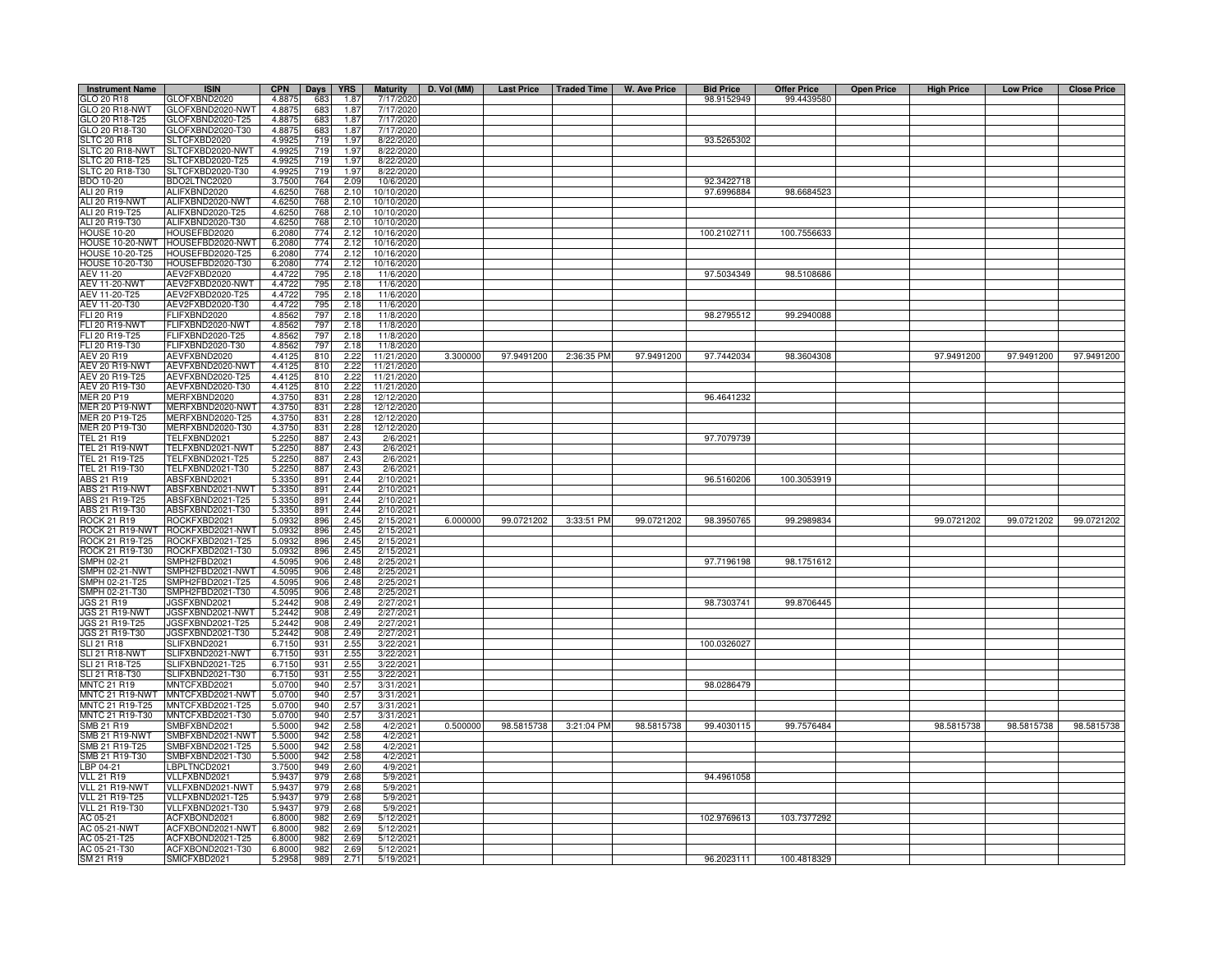| <b>Instrument Name</b>         | <b>ISIN</b>                          | <b>CPN</b>     | Days         | <b>YRS</b>   | <b>Maturity</b>     | D. Vol (MM) | <b>Last Price</b> | Traded Time            | W. Ave Price | <b>Bid Price</b> | <b>Offer Price</b> | <b>Open Price</b> | <b>High Price</b> | <b>Low Price</b> | <b>Close Price</b> |
|--------------------------------|--------------------------------------|----------------|--------------|--------------|---------------------|-------------|-------------------|------------------------|--------------|------------------|--------------------|-------------------|-------------------|------------------|--------------------|
| SM 21 R19-NWT                  | SMICFXBD2021-NWT                     | 5.295          | 989          | 2.71         | 5/19/202            |             |                   |                        |              |                  |                    |                   |                   |                  |                    |
| SM 21 R19-T25                  | SMICFXBD2021-T25                     | 5.295          | 989          | 2.71         | 5/19/2021           |             |                   |                        |              |                  |                    |                   |                   |                  |                    |
| SM 21 R19-T30                  | SMICFXBD2021-T30                     | 5.2958         | 989          | 2.71         | 5/19/2021           |             |                   |                        |              |                  |                    |                   |                   |                  |                    |
| CHI 21 R19                     | CHIFXBND2021                         | 5.3200         | 1007         | 2.76         | 6/6/2021            | 0.910000    | 96.4441197        | 2:26:22 PM             | 96.4441197   | 95.8399388       |                    |                   | 96.4441197        | 96.4441197       | 96.4441197         |
| CHI 21 R19-NWT                 | CHIFXBND2021-NWT                     | 5.3200         | 1007         | 2.76         | 6/6/2021            |             |                   |                        |              |                  |                    |                   |                   |                  |                    |
| CHI 21 R19-T25                 | CHIFXBND2021-T25                     | 5.3200         | 1007         | 2.76         | 6/6/2021            |             |                   |                        |              |                  |                    |                   |                   |                  |                    |
| CHI 21 R19-T30                 | CHIFXBND2021-T30                     | 5.3200         | 1007         | 2.76         | 6/6/2021            |             |                   |                        |              |                  |                    |                   |                   |                  |                    |
| <b>SMCGP 21 R19</b>            | SMCGPFBD2021                         | 4.3458         | 1042         | 2.85         | 7/11/2021           |             |                   |                        |              | 95.8136667       | 96.4526447         |                   |                   |                  |                    |
| SMCGP 21 R19-NWT               | SMCGPFBD2021-NWT                     | 4.3458         | 1042         | 2.85         | 7/11/2021           |             |                   |                        |              |                  |                    |                   |                   |                  |                    |
| SMCGP 21 R19-T25               | SMCGPFBD2021-T25                     | 4.3458         | 1042         | 2.85         | 7/11/2021           |             |                   |                        |              |                  |                    |                   |                   |                  |                    |
| SMCGP 21 R19-T30               | SMCGPFBD2021-T30                     | 4.3458         | 1042         | 2.85         | 7/11/2021           |             |                   |                        |              |                  |                    |                   |                   |                  |                    |
| GTCAP 21 R19                   | GTCFXBND2021                         | 5.1965         | 1069         | 2.93         | 8/7/2021            |             |                   |                        |              | 95.2606145       |                    |                   |                   |                  |                    |
| TCAP 21 R19-NWT                | GTCFXBND2021-NWT                     | 5.1965         | 1069         | 2.93         | 8/7/2021            |             |                   |                        |              |                  |                    |                   |                   |                  |                    |
| TCAP 21 R19-T25                | GTCFXBND2021-T25                     | 5.1965         | 1069         | 2.93         | 8/7/2021            |             |                   |                        |              |                  |                    |                   |                   |                  |                    |
| GTCAP 21 R19-T30               | GTCFXBND2021-T30                     | 5.1965         | 1069         | 2.93         | 8/7/2021            |             |                   |                        |              |                  |                    |                   |                   |                  |                    |
| SMPH 21 R19                    | SMPHFXBD2021                         | 5.2006         | 1094         | 3.00         | 9/1/2021            | 2.500000    |                   | 98.0959193 11:02:50 AM | 98.0928791   | 97.8236128       |                    |                   | 98.0959193        | 98.0959193       | 98.0959193         |
| MPH 21 R19-NWT                 | SMPHFXBD2021-NWT                     | 5.2006         | 1094         | 3.00         | 9/1/2021            |             |                   |                        |              |                  |                    |                   |                   |                  |                    |
| MPH 21 R19-T25                 | SMPHFXBD2021-T25                     | 5.2006         | 1094         | 3.00         | 9/1/2021            |             |                   |                        |              |                  |                    |                   |                   |                  |                    |
| SMPH 21 R19-T30                | SMPHFXBD2021-T30                     | 5.200          | 1094         | 3.00         | 9/1/2021            |             |                   |                        |              |                  |                    |                   |                   |                  |                    |
| <b>PG 21 R20</b>               | CPGIFXBD2021                         | 6.975          | 1095         | 3.00         | 9/2/2021            |             |                   |                        |              | 95.6208995       | 101.2861675        |                   |                   |                  |                    |
| CPG 21 R20-NWT                 | CPGIFXBD2021-NWT                     | 6.975          | 1095         | 3.00         | 9/2/2021            |             |                   |                        |              |                  |                    |                   |                   |                  |                    |
| PG 21 R20-T25                  | CPGIFXBD2021-T25                     | 6.975          | 1095         | 3.00         | 9/2/202             |             |                   |                        |              |                  |                    |                   |                   |                  |                    |
| CPG 21 R20-T30                 | CPGIFXBD2021-T30                     | 6.975          | 1095         | 3.00         | 9/2/202             |             |                   |                        |              |                  |                    |                   |                   |                  |                    |
| AP 21 R19                      | APCFXBND2021                         | 5.205          | 1103         | 3.02         | 9/10/2021           |             |                   |                        |              | 97.0097395       |                    |                   |                   |                  |                    |
| AP 21 R19-NWT                  | APCFXBND2021-NWT                     | 5.205          | 1103         | 3.02         | 9/10/2021           |             |                   |                        |              |                  |                    |                   |                   |                  |                    |
| AP 21 R19-T25                  | APCFXBND2021-T25                     | 5.2050         | 1103         | 3.02         | 9/10/2021           |             |                   |                        |              |                  |                    |                   |                   |                  |                    |
| AP 21 R19-T30                  | APCFXBND2021-T30                     | 5.205          | 1103         | 3.02         | 9/10/2021           |             |                   |                        |              |                  |                    |                   |                   |                  |                    |
| PCOR 21 R19                    | PCORFXBD2021                         | 4.0032         | 1150         | 3.15         | 10/27/2021          |             |                   |                        |              | 94.8591632       | 95.1372918         |                   |                   |                  |                    |
|                                | PCOR 21 R19-NWT PCORFXBD2021-NWT     | 4.003          | 1150         | 3.15         | 10/27/2021          |             |                   |                        |              |                  |                    |                   |                   |                  |                    |
| PCOR 21 R19-T25                | PCORFXBD2021-T25                     | 4.003          | 1150         | 3.15         | 10/27/2021          |             |                   |                        |              |                  |                    |                   |                   |                  |                    |
| PCOR 21 R19-T30                | PCORFXBD2021-T30                     | 4.003          | 1150         | 3.15         | 10/27/2021          |             |                   |                        |              |                  |                    |                   |                   |                  |                    |
| MBT 11-21                      | MBTLTNCD2021                         | 4.250          | 1175         | 3.22         | 11/21/2021          |             |                   |                        |              |                  |                    |                   |                   |                  |                    |
| FLI 21 R20                     | FLIFXBND2021                         | 5.4000         | 1188         | 3.25         | 12/4/2021           |             |                   |                        |              | 98.2402702       | 99.7042436         |                   |                   |                  |                    |
| <b>FLI 21 R20-NWT</b>          | FLIFXBND2021-NWT                     | 5.400          | 1188         | 3.25         | 12/4/2021           |             |                   |                        |              |                  |                    |                   |                   |                  |                    |
| FLI 21 R20-T25                 | ELIFXBND2021-T25                     | 5.400          | 1188         | 3.25         | 12/4/2021           |             |                   |                        |              |                  |                    |                   |                   |                  |                    |
| FLI 21 R20-T30                 | FLIFXBND2021-T30                     | 5.400          | 1188         | 3.25         | 12/4/2021           |             |                   |                        |              |                  |                    |                   |                   |                  |                    |
| <b>RLC 02-22</b>               | RLCFXBND2022                         | 4.800          | 1269         | 3.47         | 2/23/2022           |             |                   |                        |              | 95.3846930       | 97.8128821         |                   |                   |                  |                    |
| <b>RLC 02-22-NWT</b>           | RLCFXBND2022-NWT                     | 4.800          | 1269         | 3.47         | 2/23/2022           |             |                   |                        |              |                  |                    |                   |                   |                  |                    |
| RLC 02-22-T25                  | RLCFXBND2022-T25                     | 4.800          | 1269         | 3.47         | 2/23/202            |             |                   |                        |              |                  |                    |                   |                   |                  |                    |
| RLC 02-22-T30                  | RLCFXBND2022-T30                     | 4.8000         | 1269         | 3.47         | 2/23/2022           |             |                   |                        |              |                  |                    |                   |                   |                  |                    |
| <b>SMC 22 R20</b>              | SMCFXBND2022                         | 4.8243         | 1275         | 3.49         | 3/1/2022            | 1.100000    | 97.8649475        | 3:38:32 PM             | 97.8649475   | 94.6486694       | 95.9359054         |                   | 97.8649475        | 97.8649475       | 97.8649475         |
| SMC 22 R20-NWT                 | SMCFXBND2022-NWT                     | 4.824<br>4.824 | 1275         | 3.49<br>3.49 | 3/1/2022            |             |                   |                        |              |                  |                    |                   |                   |                  |                    |
| MC 22 R20-T25<br>MC 22 R20-T30 | SMCFXBND2022-T25<br>SMCFXBND2022-T30 | 4.824          | 1275         | 3.49         | 3/1/2022            |             |                   |                        |              |                  |                    |                   |                   |                  |                    |
| MB 22 R19                      | SMBFXBND2022                         | 6.600          | 1275<br>1307 | 3.58         | 3/1/202<br>4/2/2022 |             |                   |                        |              | 101.5799901      | 101.9011006        |                   |                   |                  |                    |
| MB 22 R19-NWT                  | SMBFXBND2022-NWT                     | 6.600          | 1307         | 3.58         | 4/2/2022            |             |                   |                        |              |                  |                    |                   |                   |                  |                    |
| MB 22 R19-T25                  | SMBFXBND2022-T25                     | 6.600          | 1307         | 3.58         | 4/2/2022            |             |                   |                        |              |                  |                    |                   |                   |                  |                    |
| SMB 22 R19-T30                 | SMBFXBND2022-T30                     | 6.600          | 1307         | 3.58         | 4/2/2022            |             |                   |                        |              |                  |                    |                   |                   |                  |                    |
| SMC 04-22 R20                  | SMC2FXBD2022                         | 5.192          | 1312         | 3.59         | 4/7/2022            | 0.200000    | 96.4594381        | 2:20:00 PM             | 97.0900446   | 97.7206512       |                    |                   | 97.7206512        | 96.4594381       | 96.4594381         |
| SMC 04-22 R20-NW               | SMC2FXBD2022-NWT                     | 5.192          | 1312         | 3.59         | 4/7/2022            |             |                   |                        |              |                  |                    |                   |                   |                  |                    |
| SMC 04-22 R20-T25              | SMC2FXBD2022-T25                     | 5.192          | 1312         | 3.59         | 4/7/2022            |             |                   |                        |              |                  |                    |                   |                   |                  |                    |
|                                | SMC 04-22 R20-T30 SMC2FXBD2022-T30   | 5.192          | 1312         | 3.59         | 4/7/2022            |             |                   |                        |              |                  |                    |                   |                   |                  |                    |
| ALI 22 R19                     | ALIFXBND2022                         | 6.0000         | 1332         | 3.65         | 4/27/2022           |             |                   |                        |              | 99.9906708       | 100.6404673        |                   |                   |                  |                    |
| ALI 22 R19-NWT                 | ALIFXBND2022-NWT                     | 6.0000         | 1332         | 3.65         | 4/27/2022           |             |                   |                        |              |                  |                    |                   |                   |                  |                    |
| ALI 22 R19-T25                 | ALIFXBND2022-T25                     | 6.0000         | 1332         | 3.65         | 4/27/2022           |             |                   |                        |              |                  |                    |                   |                   |                  |                    |
| ALI 22 R19-T30                 | ALIFXBND2022-T30                     | 6.0000         | 1332         | 3.65         | 4/27/2022           |             |                   |                        |              |                  |                    |                   |                   |                  |                    |
| ALI 22 4.5                     | ALI2FXBD2022                         | 4.5000         | 1334         | 3.65         | 4/29/202            | 10.000000   | 95.7656363        | 3:38:39 PM             | 95.7656363   | 94.1960013       |                    |                   | 95.7656363        | 95.7656363       | 95.7656363         |
| ALI 22 4.5-NWT                 | ALI2FXBD2022-NWT                     | 4.5000         | 1334         | 3.65         | 4/29/202            |             |                   |                        |              |                  |                    |                   |                   |                  |                    |
| ALI 22 4.5-T25                 | ALI2FXBD2022-T25                     | 4.5000         | 1334         | 3.65         | 4/29/2022           |             |                   |                        |              |                  |                    |                   |                   |                  |                    |
| ALI 22 4.5-T30                 | ALI2FXBD2022-T30                     | 4.5000         | 1334         | 3.65         | 4/29/2022           |             |                   |                        |              |                  |                    |                   |                   |                  |                    |
| PSB 04-22                      | PSBLTNCD2022                         | 3.5000         | 1335         | 3.66         | 4/30/2022           |             |                   |                        |              |                  |                    |                   |                   |                  |                    |
| CHIB 05-22                     | CHIBLTNC2022                         | 3.2500         | 1353         | 3.70         | 5/18/2022           |             |                   |                        |              |                  |                    |                   |                   |                  |                    |
| <b>SLTC 22 R20</b>             | SLTCFXBD2022                         | 5.5796         | 135          | 3.72         | 5/22/2022           |             |                   |                        |              | 97.6266663       | 99.2663004         |                   |                   |                  |                    |
| SLTC 22 R20-NWT                | SLTCFXBD2022-NWT                     | 5.5796         | 135          | 3.72         | 5/22/2022           |             |                   |                        |              |                  |                    |                   |                   |                  |                    |
| SLTC 22 R20-T25                | SLTCFXBD2022-T25                     | 5.5796         | 1357         | 3.72         | 5/22/2022           |             |                   |                        |              |                  |                    |                   |                   |                  |                    |
| SLTC 22 R20-T30                | SLTCFXBD2022-T30                     | 5.5796         | 1357         | 3.72         | 5/22/2022           |             |                   |                        |              |                  |                    |                   |                   |                  |                    |
| <b>PNB 06-22</b>               | PNBLTNCD2022                         | 3.2500         | 1372         | 3.76         | 6/6/2022            |             |                   |                        |              |                  |                    |                   |                   |                  |                    |
| <b>HOUSE 22 R20</b>            | HOUSEFBD2022                         | 6.1310         | 1412         | 3.87         | 7/16/2022           |             |                   |                        |              | 93.8289341       |                    |                   |                   |                  |                    |
|                                | HOUSE 22 R20-NWT HOUSEFBD2022-NWT    | 6.1310         | 1412         | 3.87         | 7/16/2022           |             |                   |                        |              |                  |                    |                   |                   |                  |                    |
|                                | HOUSE 22 R20-T25 HOUSEFBD2022-T25    | 6.1310         | 1412         | 3.87         | 7/16/2022           |             |                   |                        |              |                  |                    |                   |                   |                  |                    |
|                                | HOUSE 22 R20-T30 HOUSEFBD2022-T30    | 6.1310         | 1412         | 3.87         | 7/16/2022           |             |                   |                        |              |                  |                    |                   |                   |                  |                    |
| SM 22 R19                      | SMICFXBD2022                         | 6.9442         | 1412         | 3.8          | 7/16/2022           |             |                   |                        |              | 103.5561305      | 103.9058168        |                   |                   |                  |                    |
| SM 22 R19-NWT                  | SMICFXBD2022-NWT                     | 6.9442         | 1412         | 3.87         | 7/16/2022           |             |                   |                        |              |                  |                    |                   |                   |                  |                    |
| SM 22 R19-T25                  | SMICFXBD2022-T25                     | 6.9442         | 1412         | 3.87         | 7/16/2022           |             |                   |                        |              |                  |                    |                   |                   |                  |                    |
| SM 22 R19-T30                  | SMICFXBD2022-T30                     | 6.9442         | 1412         | 3.87         | 7/16/2022           |             |                   |                        |              |                  |                    |                   |                   |                  |                    |
|                                |                                      |                |              |              |                     |             |                   |                        |              |                  |                    |                   |                   |                  |                    |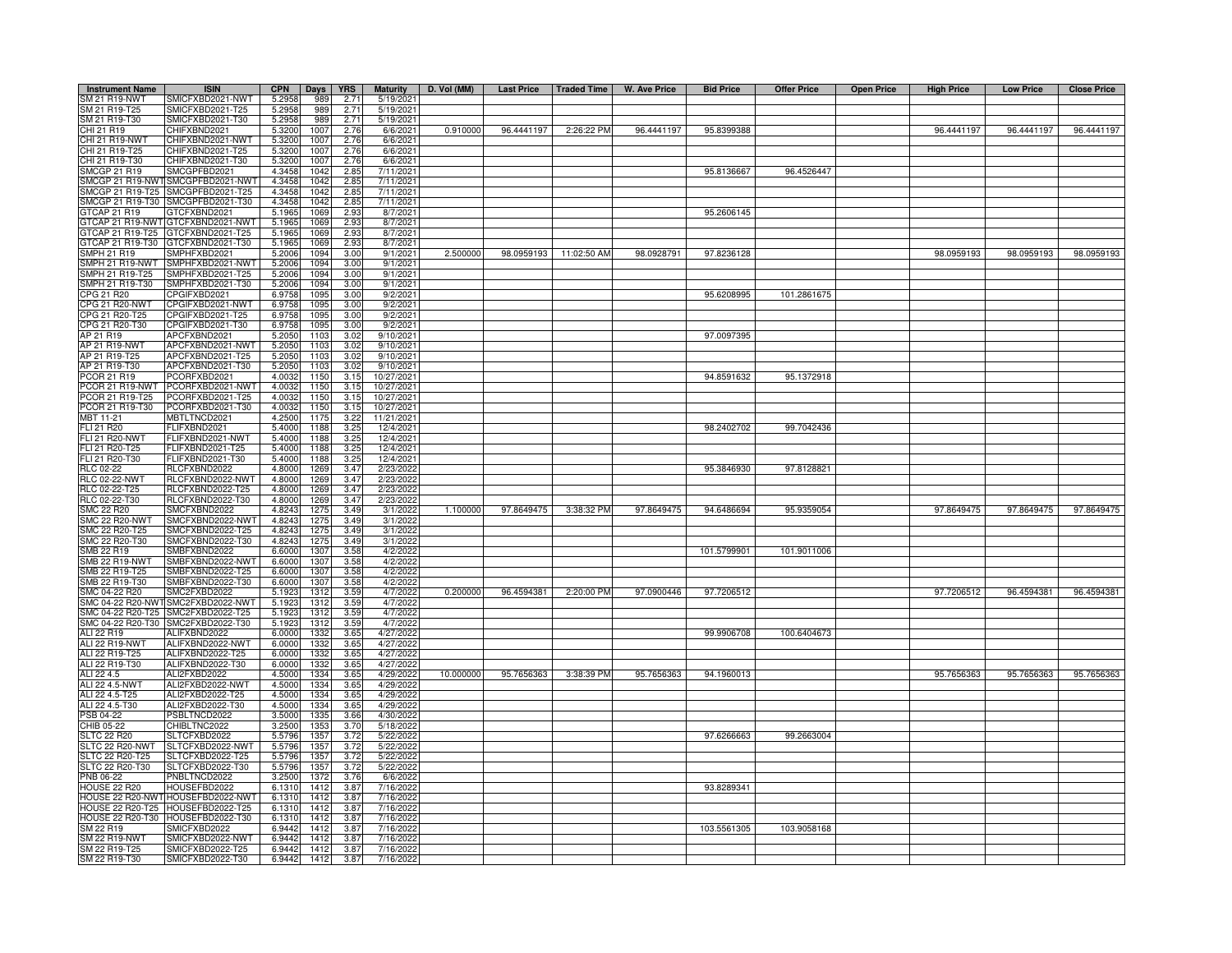| <b>Instrument Name</b> | <b>ISIN</b>                        | <b>CPN</b> | Days          | <b>YRS</b> | <b>Maturity</b> | D. Vol (MM) |            |            | Last Price   Traded Time   W. Ave Price | <b>Bid Price</b> | <b>Offer Price</b> | <b>Open Price</b> | <b>High Price</b> | <b>Low Price</b> | <b>Close Price</b> |
|------------------------|------------------------------------|------------|---------------|------------|-----------------|-------------|------------|------------|-----------------------------------------|------------------|--------------------|-------------------|-------------------|------------------|--------------------|
| AEV 22 R20             | AEVFXBND2022                       | 5.0056     | 1433          | 3.92       | 8/6/2022        |             |            |            |                                         | 96.0341198       |                    |                   |                   |                  |                    |
| <b>AEV 22 R20-NWT</b>  | AEVFXBND2022-NWT                   | 5.0056     | 1433          | 3.92       | 8/6/2022        |             |            |            |                                         |                  |                    |                   |                   |                  |                    |
| AEV 22 R20-T25         | AEVFXBND2022-T25                   | 5.0056     | 1433          | 3.92       | 8/6/2022        |             |            |            |                                         |                  |                    |                   |                   |                  |                    |
| AEV 22 R20-T30         | AEVFXBND2022-T30                   | 5.0056     | 1433          | 3.92       | 8/6/2022        |             |            |            |                                         |                  |                    |                   |                   |                  |                    |
| FLI 22 R20             | FLIFXBND2022                       | 5.3567     | 1447          | 3.96       | 8/20/2022       |             |            |            |                                         | 97.7442994       |                    |                   |                   |                  |                    |
| <b>FLI 22 R20-NWT</b>  | FLIFXBND2022-NWT                   | 5.3567     | 1447          | 3.96       | 8/20/2022       |             |            |            |                                         |                  |                    |                   |                   |                  |                    |
| FLI 22 R20-T25         | FLIFXBND2022-T25                   | 5.3567     | 1447          | 3.96       | 8/20/202        |             |            |            |                                         |                  |                    |                   |                   |                  |                    |
| FLI 22 R20-T30         | -LIFXBND2022-T30                   | 5.3567     | 1447          | 3.96       | 8/20/2022       |             |            |            |                                         |                  |                    |                   |                   |                  |                    |
| EW 09-22               | <b>EWBLTNCD2022</b>                | 4.0000     | 1479          | 4.05       | 9/21/202        |             |            |            |                                         |                  |                    |                   |                   |                  |                    |
| PNB 10-22              | PNB2LTNC2022                       | 3.7500     | 151           | 4.15       | 10/27/2022      |             |            |            |                                         |                  |                    |                   |                   |                  |                    |
| CHIB 12-22             | CHIB2LTN2022                       | 3.6500     | $155^{\circ}$ | 4.25       | 12/2/2022       |             |            |            |                                         |                  |                    |                   |                   |                  |                    |
| <b>RBANK 12-22</b>     | RBANKLTN2022                       | 4.1250     | 156           | 4.28       | 12/16/202       |             |            |            |                                         |                  |                    |                   |                   |                  |                    |
| SMCGP 22 R20           | SMCGPFBD2022                       | 5.3750     | 1571          | 4.30       | 12/22/2022      |             |            |            |                                         | 93.1203509       | 96.7193549         |                   |                   |                  |                    |
|                        | SMCGP 22 R20-NWT SMCGPFBD2022-NWT  | 5.3750     | 1571          | 4.30       | 12/22/2022      |             |            |            |                                         |                  |                    |                   |                   |                  |                    |
|                        | SMCGP 22 R20-T25 SMCGPFBD2022-T25  | 5.3750     | 1571          | 4.30       | 12/22/2022      |             |            |            |                                         |                  |                    |                   |                   |                  |                    |
|                        | SMCGP 22 R20-T30 SMCGPFBD2022-T30  | 5.3750     | 1571          | 4.30       | 12/22/2022      |             |            |            |                                         |                  |                    |                   |                   |                  |                    |
| CPI 01-23 R20          | CPIFXBND2023                       | 5.0496     | 158           | 4.34       | 1/7/202         |             |            |            |                                         | 93.1023767       | 96.3867555         |                   |                   |                  |                    |
| CPI 01-23 R20-NWT      | CPIFXBND2023-NWT                   | 5.0496     | 1587          | 4.34       | 1/7/202         |             |            |            |                                         |                  |                    |                   |                   |                  |                    |
| CPI 01-23 R20-T25      | PIFXBND2023-T25                    | 5.0496     | 1587          | 4.34       | 1/7/202         |             |            |            |                                         |                  |                    |                   |                   |                  |                    |
| CPI 01-23 R20-T30      | CPIFXBND2023-T30                   | 5.0496     | 1587          | 4.34       | 1/7/202         |             |            |            |                                         |                  |                    |                   |                   |                  |                    |
| RCB 02-23              | RCBLTNCD2023                       | 3.7500     | 1622          | 4.44       | 2/11/202        |             |            |            |                                         |                  |                    |                   |                   |                  |                    |
| BDO 02-23              | BDOLTNCD2023                       | 3.6250     | 1629          | 446        | 2/18/202        |             |            |            |                                         |                  |                    |                   |                   |                  |                    |
| GTCAP 23 R20           | GTCFXBND2023                       | 5.0937     | 1638          | 4.48       | 2/27/202        |             |            |            |                                         | 94.7552303       |                    |                   |                   |                  |                    |
| GTCAP 23 R20-NWT       | GTCFXBND2023-NWT                   | 5.0937     | 1638          | 4.48       | 2/27/202        |             |            |            |                                         |                  |                    |                   |                   |                  |                    |
| GTCAP 23 R20-T25       | GTCFXBND2023-T25                   | 5.0937     | 1638          | 4.48       | 2/27/202        |             |            |            |                                         |                  |                    |                   |                   |                  |                    |
| GTCAP 23 R20-T30       | GTCFXBND2023-T30                   | 5.0937     | 1638          | 4.48       | 2/27/202        |             |            |            |                                         |                  |                    |                   |                   |                  |                    |
| <b>SMPH 23 R21</b>     | SMPHFXBD2023                       | 5.6630     | 1640          | 4.49       | 3/1/202         |             |            |            |                                         | 94.0036714       |                    |                   |                   |                  |                    |
| SMPH 23 R21-NWT        | SMPHFXBD2023-NWT                   | 5.6630     | 1640          | 4.49       | 3/1/2023        |             |            |            |                                         |                  |                    |                   |                   |                  |                    |
| SMPH 23 R21-T25        | MPHFXBD2023-T25                    | 5.6630     | 1640          | 4.49       | 3/1/202         |             |            |            |                                         |                  |                    |                   |                   |                  |                    |
| SMPH 23 R21-T30        | MPHFXBD2023-T30                    | 5.6630     | 1640          | 4.49       | 3/1/202         |             |            |            |                                         |                  |                    |                   |                   |                  |                    |
| SMC 23 R21             | MCFXBND2023                        | 6.2500     | 1658          | 4.54       | 3/19/202        |             |            |            |                                         | 99.2157864       | 99.7823515         |                   |                   |                  |                    |
| SMC 23 R21-NWT         | MCFXBND2023-NWT                    | 6.2500     | 1658          | 4.54       | 3/19/202        |             |            |            |                                         |                  |                    |                   |                   |                  |                    |
| SMC 23 R21-T25         | SMCFXBND2023-T25                   | 6.2500     | 1658          | 4.54       | 3/19/202:       |             |            |            |                                         |                  |                    |                   |                   |                  |                    |
| SMC 23 R21-T30         | SMCFXBND2023-T30                   | 6.2500     |               | 4.54       | 3/19/202        |             |            |            |                                         |                  |                    |                   |                   |                  |                    |
| PNB 04-23              | PNBLTNCD2023                       |            | 1658<br>1696  |            | 4/26/202        |             |            |            |                                         |                  |                    |                   |                   |                  |                    |
|                        |                                    | 3.8750     |               | 4.64       |                 |             |            |            |                                         |                  |                    |                   |                   |                  |                    |
| ALI 28 R23             | ALIFXBND2028                       | 5.9203     | 169           | 4.65       | 4/27/202        |             |            |            |                                         | 94.7876471       |                    |                   |                   |                  |                    |
| ALI 28 R23-NWT         | ALIFXBND2028-NWT                   | 5.9203     | 1697          | 4.65       | 4/27/202        |             |            |            |                                         |                  |                    |                   |                   |                  |                    |
| ALI 28 R23-T25         | ALIFXBND2028-T25                   | 5.9203     | 1697          | 4.65       | 4/27/2023       |             |            |            |                                         |                  |                    |                   |                   |                  |                    |
| ALI 28 R23-T30         | ALIFXBND2028-T30                   | 5.9203     | 1697          | 4.65       | 4/27/202        |             |            |            |                                         |                  |                    |                   |                   |                  |                    |
| EDC 23 R19             | EDCFXBND2023                       | 4.7312     | 1703          | 4.66       | 5/3/2023        |             |            |            |                                         | 88.8035476       |                    |                   |                   |                  |                    |
| EDC 23 R19-NWT         | EDCFXBND2023-NWT                   | 4.7312     | 1703          | 4.66       | 5/3/2023        |             |            |            |                                         |                  |                    |                   |                   |                  |                    |
| EDC 23 R19-T25         | EDCFXBND2023-T25                   | 4.7312     | 1703          | 4.66       | 5/3/2023        |             |            |            |                                         |                  |                    |                   |                   |                  |                    |
| DC 23 R19-T30          | DCFXBND2023-T30                    | 4.7312     | 1703          | 4.66       | 5/3/2023        |             |            |            |                                         |                  |                    |                   |                   |                  |                    |
| ECB 05-23              | <b>SECBLTNC2023</b>                | 3.8750     | 1708          | 4.68       | 5/8/202         |             |            |            |                                         |                  |                    |                   |                   |                  |                    |
| BPI 05-23              | BPILTNCD2023                       | 3.7500     | 1724          | 4.72       | 5/24/2023       |             |            |            |                                         |                  |                    |                   |                   |                  |                    |
| AC 23 R22              | ACFXBOND2023                       | 3.9200     | 1768          | 4.84       | 7/7/2023        |             |            |            |                                         | 88.2912247       |                    |                   |                   |                  |                    |
| <b>AC 23 R22-NWT</b>   | ACFXBOND2023-NWT                   | 3.9200     | 1768          | 4.84       | 7/7/2023        |             |            |            |                                         |                  |                    |                   |                   |                  |                    |
| AC 23 R22-T25          | ACFXBOND2023-T25                   | 3.9200     | 1768          | 4.84       | 7/7/2023        |             |            |            |                                         |                  |                    |                   |                   |                  |                    |
| AC 23 R22-T30          | ACFXBOND2023-T30                   | 3.920      | 1768          | 4.84       | 7/7/202         |             |            |            |                                         |                  |                    |                   |                   |                  |                    |
| <b>SMCGP 23 R21</b>    | SMCGPFBD2023                       | 4.7575     | 1772          | 4.85       | 7/11/202        |             |            |            |                                         | 93.7885847       |                    |                   |                   |                  |                    |
| SMCGP 23 R21-NWT       | SMCGPFBD2023-NWT                   | 4.7575     | 1772          | 4.85       | 7/11/202        |             |            |            |                                         |                  |                    |                   |                   |                  |                    |
| SMCGP 23 R21-T25       | SMCGPFBD2023-T25                   | 4.7575     | 1772          | 4.85       | 7/11/202        |             |            |            |                                         |                  |                    |                   |                   |                  |                    |
| SMCGP 23 R21-T30       | SMCGPFBD2023-T30                   | 4.7575     | 1772          | 4.85       | 7/11/2023       |             |            |            |                                         |                  |                    |                   |                   |                  |                    |
| GLO 23 R20             | GLOFXBND2023                       | 5.2792     | 1778          | 4.87       | 7/17/202        |             |            |            |                                         | 94.3322157       |                    |                   |                   |                  |                    |
| GLO 23 R20-NWT         | GLOFXBND2023-NWT                   | 5.2792     | 1778          | 4.87       | 7/17/202        |             |            |            |                                         |                  |                    |                   |                   |                  |                    |
| GLO 23 R20-T25         | GLOFXBND2023-T25                   | 5.2792     | 1778          | 4.87       | 7/17/202        |             |            |            |                                         |                  |                    |                   |                   |                  |                    |
| GLO 23 R20-T30         | GLOFXBND2023-T30                   | 5.2792     | 1778          | 4.87       | 7/17/202        |             |            |            |                                         |                  |                    |                   |                   |                  |                    |
| SMCGP 08-23 R21        | SMCGP2BD2023                       | 6.7500     | 1809          | 4.95       | 8/17/202        |             |            |            |                                         | 99.5806943       |                    |                   |                   |                  |                    |
| SMCGP 08-23 R21-N      | SMCGP2BD2023-NWT                   | 6.7500     | 1809          | 4.95       | 8/17/202        |             |            |            |                                         |                  |                    |                   |                   |                  |                    |
|                        | SMCGP 08-23 R21-T1SMCGP2BD2023-T25 | 6.7500     | 1809          | 4.95       | 8/17/2023       |             |            |            |                                         |                  |                    |                   |                   |                  |                    |
|                        | SMCGP 08-23 R21-T3SMCGP2BD2023-T30 | 6.7500     | 1809          | 4.95       | 8/17/2023       |             |            |            |                                         |                  |                    |                   |                   |                  |                    |
| <b>UBP 08-23</b>       | <b>JBPLTNCD2023</b>                | 4.3750     | 1813          | 4.96       | 8/21/2023       |             |            |            |                                         |                  |                    |                   |                   |                  |                    |
| MBT 09-23              | MBTLTNCD2023                       | 3.5000     | 1842          | 5.04       | 9/19/2023       |             |            |            |                                         |                  |                    |                   |                   |                  |                    |
| ALI 23 R22             | ALIFXBND2023                       | 3.8915     | 1860          | 5.09       | 10/7/2023       |             |            |            |                                         | 88.3374382       |                    |                   |                   |                  |                    |
| ALI 23 R22-NWT         | ALIFXBND2023-NWT                   | 3.8915     | 1860          | 5.09       | 10/7/2023       |             |            |            |                                         |                  |                    |                   |                   |                  |                    |
| ALI 23 R22-T25         | ALIFXBND2023-T25                   | 3.8915     | 1860          | 5.09       | 10/7/2023       |             |            |            |                                         |                  |                    |                   |                   |                  |                    |
| ALI 23 R22-T30         | ALIFXBND2023-T30                   | 3.8915     | 1860          | 5.09       | 10/7/2023       |             |            |            |                                         |                  |                    |                   |                   |                  |                    |
| <b>PCOR 23 R21</b>     | PCORFXBD2023                       | 4.5219     | 1880          | 5.15       | 10/27/2023      | 2.000000    | 91.3873507 | 9:11:57 AM | 91.3990077                              | 92.5430220       | 94.1291987         |                   | 91.3873507        | 91.3873507       | 91.3873507         |
| PCOR 23 R21-NWT        | PCORFXBD2023-NWT                   | 4.5219     | 1880          | 5.15       | 10/27/2023      |             |            |            |                                         |                  |                    |                   |                   |                  |                    |
| COR 23 R21-T25         | PCORFXBD2023-T25                   | 4.5219     | 1880          | 5.15       | 10/27/202       |             |            |            |                                         |                  |                    |                   |                   |                  |                    |
| PCOR 23 R21-T30        | PCORFXBD2023-T30                   | 4.5219     | 1880          | 5.15       | 10/27/202       |             |            |            |                                         |                  |                    |                   |                   |                  |                    |
| <b>SECB 11-23</b>      | SECB2LTN2023                       | 4.5000     | 1886          | 5.16       | 11/2/202        |             |            |            |                                         |                  |                    |                   |                   |                  |                    |
| BDO 11-23              | BDO2LTNC2023                       | 4.3750     | 1891          | 5.18       | 11/7/202        |             |            |            |                                         |                  |                    |                   |                   |                  |                    |
| FLI 23 R20             | FLIFXBND2023                       | 5.4333     | 1892          | 5.18       | 11/8/202        |             |            |            |                                         | 95.3376849       |                    |                   |                   |                  |                    |
| FLI 23 R20-NWT         | FLIFXBND2023-NWT                   | 5.4333     | 1892          | 5.18       | 11/8/2023       |             |            |            |                                         |                  |                    |                   |                   |                  |                    |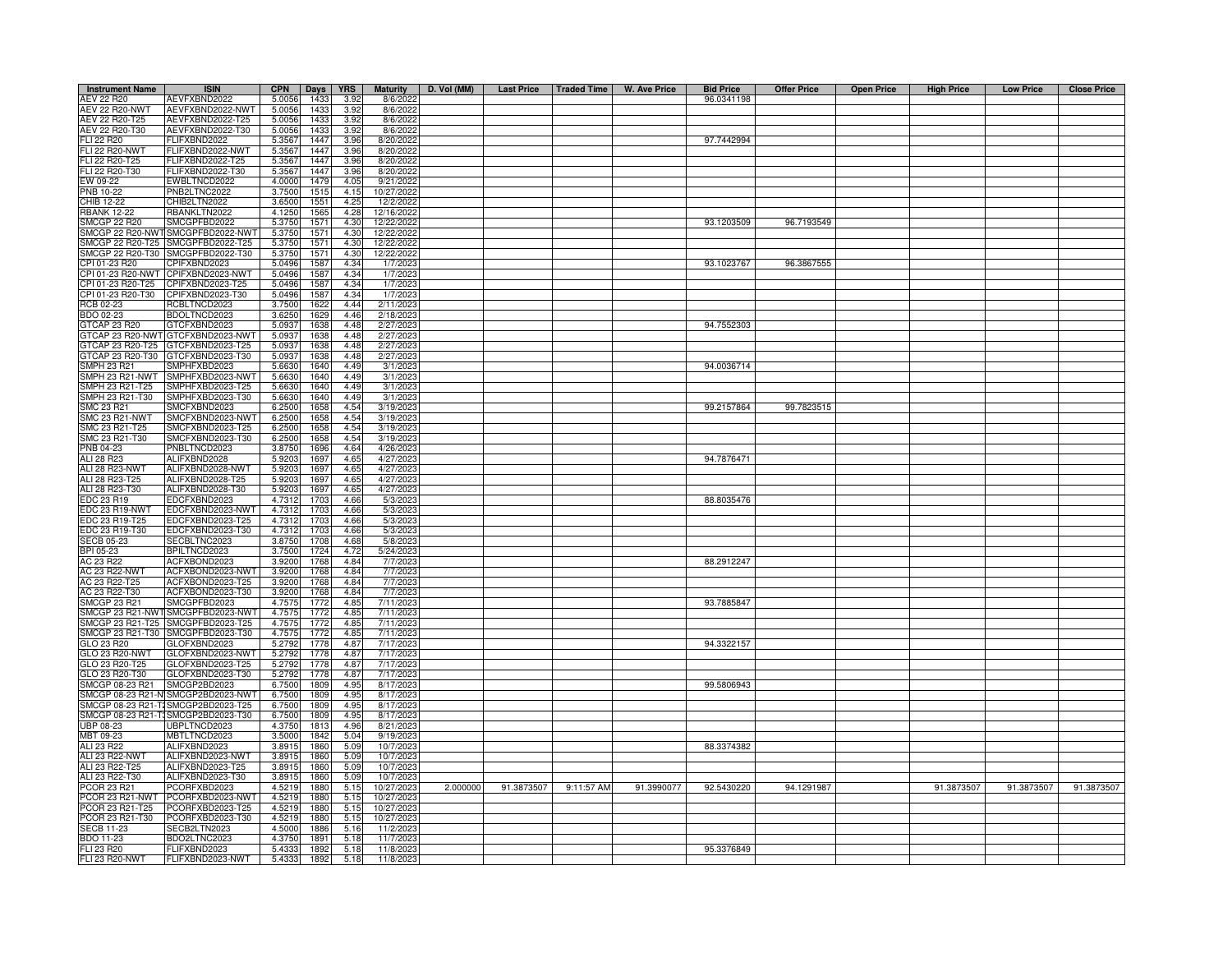| <b>Instrument Name</b>                  | <b>ISIN</b>                                       | <b>CPN</b>       | Days         | <b>YRS</b>   | <b>Maturity</b>        | D. Vol (MM) |  | Last Price   Traded Time   W. Ave Price | <b>Bid Price</b> | <b>Offer Price</b> | <b>Open Price</b> | <b>High Price</b> | <b>Low Price</b> | <b>Close Price</b> |
|-----------------------------------------|---------------------------------------------------|------------------|--------------|--------------|------------------------|-------------|--|-----------------------------------------|------------------|--------------------|-------------------|-------------------|------------------|--------------------|
| FLI 23 R20-T25                          | FLIFXBND2023-T25                                  | 5.4333           | 1892         | 5.18         | 11/8/2023              |             |  |                                         |                  |                    |                   |                   |                  |                    |
| FLI 23 R20-T30                          | FLIFXBND2023-T30                                  | 5.4333           | 1892         | 5.18         | 11/8/202               |             |  |                                         |                  |                    |                   |                   |                  |                    |
| AEV 23 R20                              | AEVFXBND2023                                      | 4.6188           | 1905         | 5.22         | 11/21/202              |             |  |                                         | 92.3623221       |                    |                   |                   |                  |                    |
| AEV 23 R20-NWT                          | AEVFXBND2023-NWT                                  | 4.6188           | 1905         | 5.22         | 11/21/202              |             |  |                                         |                  |                    |                   |                   |                  |                    |
| AEV 23 R20-T25                          | AEVFXBND2023-T25                                  | 4.6188           | 1905         | 5.22         | 11/21/202              |             |  |                                         |                  |                    |                   |                   |                  |                    |
| AEV 23 R20-T30<br>EW 12-23              | AEVFXBND2023-T30<br>EWBLTNCD2023                  | 4.6188<br>4.6250 | 1905<br>1921 | 5.22<br>5.26 | 11/21/202<br>12/7/202  |             |  |                                         |                  |                    |                   |                   |                  |                    |
| SM 23 R21                               | SMICFXBD2023                                      | 5.1590           | 1923         | 5.26         | 12/9/202               |             |  |                                         | 95.5889705       |                    |                   |                   |                  |                    |
| SM 23 R21-NWT                           | SMICFXBD2023-NWT                                  | 5.1590           | 1923         | 5.26         | 12/9/202               |             |  |                                         |                  |                    |                   |                   |                  |                    |
| SM 23 R21-T25                           | SMICFXBD2023-T25                                  | 5.1590           | 1923         | 5.26         | 12/9/202               |             |  |                                         |                  |                    |                   |                   |                  |                    |
| SM 23 R21-T30                           | SMICFXBD2023-T30                                  | 5.1590           | 1923         | 5.26         | 12/9/202               |             |  |                                         |                  |                    |                   |                   |                  |                    |
| CHIB 01-24                              | CHIBLTNC2024                                      | 4.5500           | 1957         | 5.36         | 1/12/2024              |             |  |                                         |                  |                    |                   |                   |                  |                    |
| <b>RBANK 01-24</b>                      | RBANKLTN2024                                      | 4.8750           | 1961         | 5.37         | 1/16/2024              |             |  |                                         |                  |                    |                   |                   |                  |                    |
| <b>FDC 24 R21</b>                       | FDCFXBND2024                                      | 6.1458           | 1969         | 5.39         | 1/24/2024              |             |  |                                         | 99.7503049       | 101.8210705        |                   |                   |                  |                    |
| <b>FDC 24 R21-NWT</b><br>FDC 24 R21-T25 | FDCFXBND2024-NWT<br>FDCFXBND2024-T25              | 6.1458<br>6.1458 | 1969<br>1969 | 5.39<br>5.39 | 1/24/2024<br>1/24/2024 |             |  |                                         |                  |                    |                   |                   |                  |                    |
| FDC 24 R21-T30                          | FDCFXBND2024-T30                                  | 6.1458           | 1969         | 5.39         | 1/24/2024              |             |  |                                         |                  |                    |                   |                   |                  |                    |
| ALI 24 R20                              | ALIFXBND2024                                      | 5.000            | 1975         | 5.41         | 1/30/2024              |             |  |                                         | 92.3864241       | 94.5509993         |                   |                   |                  |                    |
| <b>ALI 24 R20-NWT</b>                   | ALIFXBND2024-NWT                                  | 5.000            | 1975         | 5.41         | 1/30/2024              |             |  |                                         |                  |                    |                   |                   |                  |                    |
| ALI 24 R20-T25                          | ALIFXBND2024-T25                                  | 5.000            | 1975         | 5.41         | 1/30/2024              |             |  |                                         |                  |                    |                   |                   |                  |                    |
| ALI 24 R20-T30                          | ALIFXBND2024-T30                                  | 5.000            | 1975         | 5.41         | 1/30/2024              |             |  |                                         |                  |                    |                   |                   |                  |                    |
| <b>TEL 24 R21</b>                       | TELFXBND2024                                      | 5.281            | 1982         | 5.43         | 2/6/2024               |             |  |                                         | 92.7240877       |                    |                   |                   |                  |                    |
| TEL 24 R21-NWT                          | TELFXBND2024-NWT                                  | 5.2813           | 1982         | 5.43         | 2/6/2024               |             |  |                                         |                  |                    |                   |                   |                  |                    |
| TEL 24 R21-T25<br>TEL 24 R21-T30        | TELFXBND2024-T25<br>TELFXBND2024-T30              | 5.2813<br>5.2813 | 1982<br>1982 | 5.43<br>5.43 | 2/6/2024<br>2/6/2024   |             |  |                                         |                  |                    |                   |                   |                  |                    |
| PSB 02-24                               | PSBLTNCD2024                                      | 5.0000           | 1985         | 5.43         | 2/9/2024               |             |  |                                         |                  |                    |                   |                   |                  |                    |
| <b>JGS 24 R20</b>                       | JGSFXBND2024                                      | 5.3000           | 2003         | 5.48         | 2/27/2024              |             |  |                                         | 92.7956625       |                    |                   |                   |                  |                    |
| <b>JGS 24 R20-NWT</b>                   | JGSFXBND2024-NWT                                  | 5.3000           | 2003         | 5.48         | 2/27/2024              |             |  |                                         |                  |                    |                   |                   |                  |                    |
| JGS 24 R20-T25                          | JGSFXBND2024-T25                                  | 5.3000           | 2003         | 5.48         | 2/27/2024              |             |  |                                         |                  |                    |                   |                   |                  |                    |
| JGS 24 R20-T30                          | JGSFXBND2024-T30                                  | 5.3000           | 2003         | 5.48         | 2/27/2024              |             |  |                                         |                  |                    |                   |                   |                  |                    |
| <b>SMC 24 R22</b>                       | SMCFXBND2024                                      | 5.2840           | 2006         | 5.49         | 3/1/2024               |             |  |                                         | 91.7972051       | 94.6413467         |                   |                   |                  |                    |
| SMC 24 R22-NWT                          | SMCFXBND2024-NWT                                  | 5.2840           | 2006         | 5.49         | 3/1/2024               |             |  |                                         |                  |                    |                   |                   |                  |                    |
| SMC 24 R22-T25<br>SMC 24 R22-T30        | SMCFXBND2024-T25<br>SMCFXBND2024-T30              | 5.2840<br>5.2840 | 2006<br>2006 | 5.49<br>5.49 | 3/1/2024<br>3/1/2024   |             |  |                                         |                  |                    |                   |                   |                  |                    |
| STIESG 24 R22                           | STIGFXBD2024                                      | 5.808            | 2028         | 5.55         | 3/23/2024              |             |  |                                         | 96.7950242       |                    |                   |                   |                  |                    |
| STIESG 24 R22-NWT                       | STIGFXBD2024-NWT                                  | 5.808            | 2028         | 5.55         | 3/23/2024              |             |  |                                         |                  |                    |                   |                   |                  |                    |
| TIESG 24 R22-T25                        | TIGFXBD2024-T25                                   | 5.80             | 2028         | 5.55         | 3/23/2024              |             |  |                                         |                  |                    |                   |                   |                  |                    |
| STIESG 24 R22-T30                       | STIGFXBD2024-T30                                  | 5.808            | 2028         | 5.55         | 3/23/2024              |             |  |                                         |                  |                    |                   |                   |                  |                    |
| MEG 24 R22                              | MEGFXBND2024                                      | 5.35             | 2033         | 5.57         | 3/28/2024              |             |  |                                         | 89.9454686       | 98.3616859         |                   |                   |                  |                    |
| MEG 24 R22-NWT<br>MEG 24 R22-T25        | MEGFXBND2024-NWT<br>MEGFXBND2024-T25              | 5.353<br>5.353   | 2033<br>2033 | 5.57<br>5.57 | 3/28/2024<br>3/28/2024 |             |  |                                         |                  |                    |                   |                   |                  |                    |
| MEG 24 R22-T30                          | MEGFXBND2024-T30                                  | 5.353            | 2033         | 5.57         | 3/28/2024              |             |  |                                         |                  |                    |                   |                   |                  |                    |
| <b>INTC 24 R21</b>                      | MNTCFXBD2024                                      | 5.5000           | 2036         | 5.57         | 3/31/2024              |             |  |                                         | 93.3429395       |                    |                   |                   |                  |                    |
| <b>INTC 24 R21-NWT</b>                  | MNTCFXBD2024-NWT                                  | 5.500            | 2036         | 5.57         | 3/31/2024              |             |  |                                         |                  |                    |                   |                   |                  |                    |
| <b>INTC 24 R21-T25</b>                  | MNTCFXBD2024-T25                                  | 5.500            | 2036         | 5.57         | 3/31/2024              |             |  |                                         |                  |                    |                   |                   |                  |                    |
| <b>INTC 24 R21-T30</b>                  | MNTCFXBD2024-T30                                  | 5.500            | 2036         | 5.57         | 3/31/2024              |             |  |                                         |                  |                    |                   |                   |                  |                    |
| MB 24 R21                               | SMBFXBND2024                                      | 6.000            | 2038         | 5.58         | 4/2/2024               |             |  |                                         | 93.6857986       |                    |                   |                   |                  |                    |
| SMB 24 R21-NWT                          | SMBFXBND2024-NWT                                  | 6.0000<br>6.000  | 2038         | 5.58<br>5.58 | 4/2/2024               |             |  |                                         |                  |                    |                   |                   |                  |                    |
| SMB 24 R21-T25<br>SMB 24 R21-T30        | SMBFXBND2024-T25<br>SMBFXBND2024-T30              | 6.0000           | 2038<br>2038 | 5.58         | 4/2/2024<br>4/2/2024   |             |  |                                         |                  |                    |                   |                   |                  |                    |
| SMPH 05-24 R22                          | SMPH2FBD2024                                      | 5.1683           | 2084         | 5.71         | 5/18/2024              |             |  |                                         | 93.7227544       |                    |                   |                   |                  |                    |
| SMPH 05-24 R22-NW                       | SMPH2FBD2024-NWT                                  | 5.1683           | 2084         | 5.71         | 5/18/2024              |             |  |                                         |                  |                    |                   |                   |                  |                    |
|                                         | SMPH 05-24 R22-T25 SMPH2FBD2024-T25               | 5.1683           | 2084         | 5.71         | 5/18/2024              |             |  |                                         |                  |                    |                   |                   |                  |                    |
|                                         | SMPH 05-24 R22-T30 SMPH2FBD2024-T30               | 5.1683           | 2084         | 5.71         | 5/18/2024              |             |  |                                         |                  |                    |                   |                   |                  |                    |
| SM 24 R21                               | SMICFXBD2024                                      | 5.6125           | 2085         | 5.71         | 5/19/2024              |             |  |                                         | 95.1249364       |                    |                   |                   |                  |                    |
| SM 24 R21-NWT                           | SMICFXBD2024-NWT                                  | 5.6125           | 2085<br>2085 | 5.71         | 5/19/2024              |             |  |                                         |                  |                    |                   |                   |                  |                    |
| SM 24 R21-T25<br>SM 24 R21-T30          | SMICFXBD2024-T25<br>SMICFXBD2024-T30              | 5.612<br>5.6125  | 2085         | 5.71<br>5.71 | 5/19/2024<br>5/19/2024 |             |  |                                         |                  |                    |                   |                   |                  |                    |
| MBT 07-24                               | MBTLTNCD2024                                      | 3.8750           | 2147         | 5.88         | 7/20/2024              |             |  |                                         |                  |                    |                   |                   |                  |                    |
| DD 24 R22                               | DDFXBOND2024                                      | 6.0952           | 2148         | 5.88         | 7/21/2024              |             |  |                                         | 88.5252727       | 98.0309299         |                   |                   |                  |                    |
| <b>DD 24 R22-NWT</b>                    | DDFXBOND2024-NWT                                  | 6.0952           | 2148         | 5.88         | 7/21/2024              |             |  |                                         |                  |                    |                   |                   |                  |                    |
| DD 24 R22-T25                           | DDFXBOND2024-T25                                  | 6.0952           | 2148         | 5.88         | 7/21/2024              |             |  |                                         |                  |                    |                   |                   |                  |                    |
| DD 24 R22-T30                           | DDFXBOND2024-T30                                  | 6.0952           | 2148         | 5.88         | 7/21/2024              |             |  |                                         |                  |                    |                   |                   |                  |                    |
| TCAP 24 R21                             | GTCFXBND2024<br>GTCAP 24 R21-NWT GTCFXBND2024-NWT | 5.6250<br>5.6250 | 2165         | 5.93<br>5.93 | 8/7/2024<br>8/7/2024   |             |  |                                         | 91.0907176       |                    |                   |                   |                  |                    |
|                                         | GTCAP 24 R21-T25 GTCFXBND2024-T25                 | 5.6250           | 2165<br>2165 | 5.93         | 8/7/2024               |             |  |                                         |                  |                    |                   |                   |                  |                    |
|                                         | GTCAP 24 R21-T30 GTCFXBND2024-T30                 | 5.6250           | 2165         | 5.93         | 8/7/2024               |             |  |                                         |                  |                    |                   |                   |                  |                    |
| <b>VLL 24 R23</b>                       | VLLFXBND2024                                      | 5.7512           | 2166         | 5.93         | 8/8/2024               |             |  |                                         | 92.2538613       |                    |                   |                   |                  |                    |
| VLL 24 R23-NWT                          | VLLFXBND2024-NWT                                  | 5.7512           | 2166         | 5.93         | 8/8/2024               |             |  |                                         |                  |                    |                   |                   |                  |                    |
| <b>VLL 24 R23-T25</b>                   | VLLFXBND2024-T25                                  | 5.7512           | 2166         | 5.93         | 8/8/2024               |             |  |                                         |                  |                    |                   |                   |                  |                    |
| <b>VLL 24 R23-T30</b>                   | VLLFXBND2024-T30                                  | 5.7512           | 2166         | 5.93         | 8/8/2024               |             |  |                                         |                  |                    |                   |                   |                  |                    |
| MPH 24 R21<br>MPH 24 R21-NWT            | SMPHFXBD2024<br>SMPHFXBD2024-NWT                  | 5.7417<br>5.7417 | 2190<br>2190 | 6.00<br>6.00 | 9/1/2024<br>9/1/2024   |             |  |                                         | 91.5728803       |                    |                   |                   |                  |                    |
| SMPH 24 R21-T25                         | SMPHFXBD2024-T25                                  | 5.7417           | 2190         | 6.00         | 9/1/202                |             |  |                                         |                  |                    |                   |                   |                  |                    |
| SMPH 24 R21-T30                         | SMPHFXBD2024-T30                                  | 5.7417           | 2190         | 6.00         | 9/1/2024               |             |  |                                         |                  |                    |                   |                   |                  |                    |
|                                         |                                                   |                  |              |              |                        |             |  |                                         |                  |                    |                   |                   |                  |                    |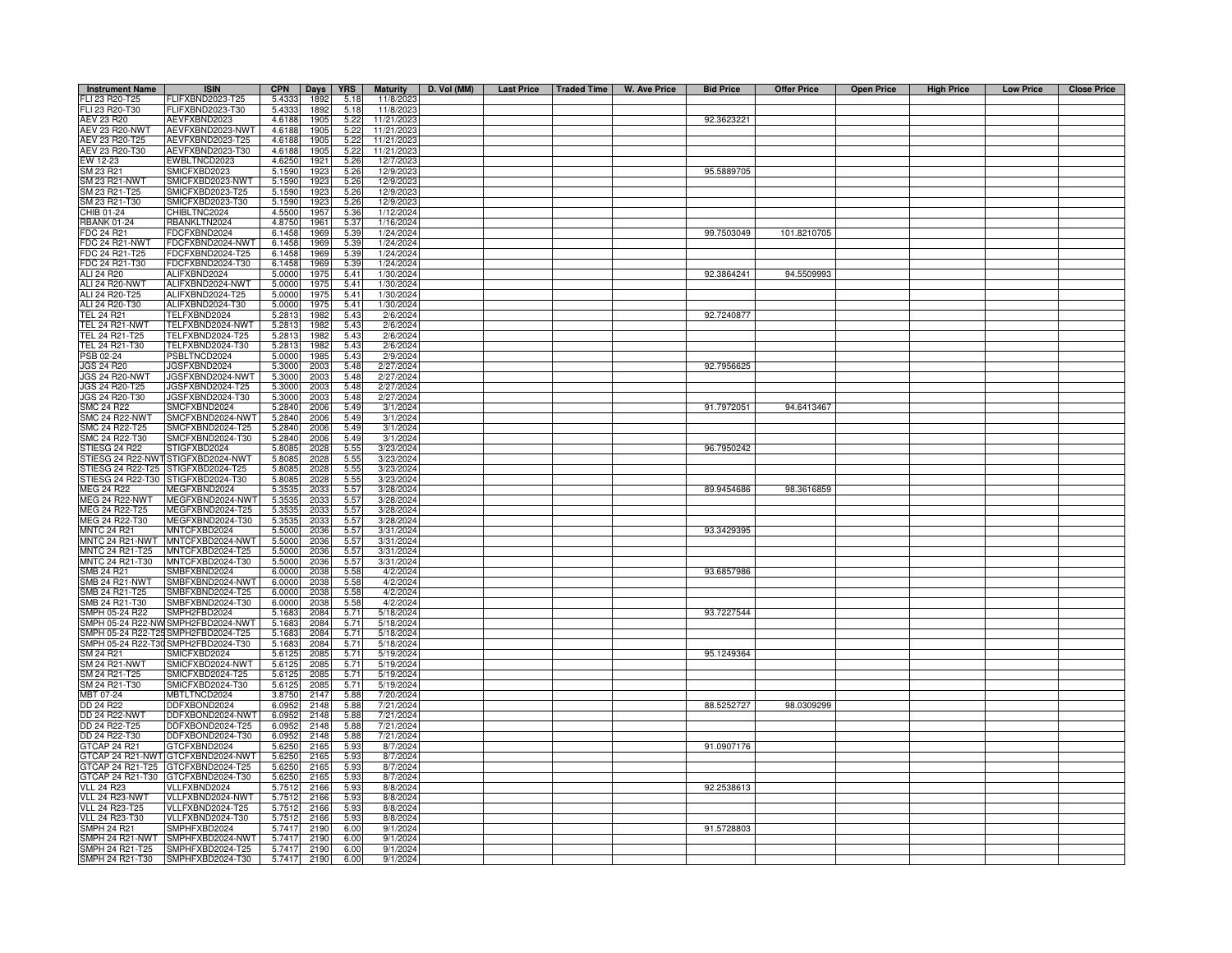| <b>Instrument Name</b>                           | <b>ISIN</b>                          | <b>CPN</b>       | Days         | <b>YRS</b>   | <b>Maturity</b>         | D. Vol (MM) | Last Price   Traded Time |                        | W. Ave Price | <b>Bid Price</b> | <b>Offer Price</b> | <b>Open Price</b> | <b>High Price</b> | <b>Low Price</b> | <b>Close Price</b> |
|--------------------------------------------------|--------------------------------------|------------------|--------------|--------------|-------------------------|-------------|--------------------------|------------------------|--------------|------------------|--------------------|-------------------|-------------------|------------------|--------------------|
| FLI 24 R21                                       | FLIFXBND2024                         | 5.6389           | 2284         | 6.25         | 12/4/2024               |             |                          |                        |              | 93.1574842       |                    |                   |                   |                  |                    |
| <b>FLI 24 R21-NWT</b>                            | FLIFXBND2024-NWT                     | 5.6389           | 2284         | 6.25         | 12/4/2024               |             |                          |                        |              |                  |                    |                   |                   |                  |                    |
| FLI 24 R21-T25                                   | LIFXBND2024-T25                      | 5.6389           | 2284         | 6.25         | 12/4/2024               |             |                          |                        |              |                  |                    |                   |                   |                  |                    |
| FLI 24 R21-T30<br><b>SMCGP 24 R22</b>            | LIFXBND2024-T30<br>SMCGPFBD2024      | 5.6389<br>6.2500 | 2284<br>2302 | 6.25<br>6.30 | 12/4/2024<br>12/22/2024 |             |                          |                        |              | 98.2050954       |                    |                   |                   |                  |                    |
| SMCGP 24 R22-NWT                                 | SMCGPFBD2024-NWT                     | 6.2500           | 2302         | 6.30         | 12/22/2024              |             |                          |                        |              |                  |                    |                   |                   |                  |                    |
| MCGP 24 R22-T25                                  | SMCGPFBD2024-T25                     | 6.2500           | 2302         | 6.30         | 12/22/2024              |             |                          |                        |              |                  |                    |                   |                   |                  |                    |
|                                                  | SMCGP 24 R22-T30 SMCGPFBD2024-T30    | 6.2500           | 2302         | 6.30         | 12/22/2024              |             |                          |                        |              |                  |                    |                   |                   |                  |                    |
| AC 25 R23                                        | ACFXBOND2025                         | 4.8200           | 2352         | 6.44         | 2/10/202                |             |                          |                        |              | 87.1165136       |                    |                   |                   |                  |                    |
| AC 25 R23-NWT                                    | ACFXBOND2025-NWT                     | 4.8200           | 2352         | 6.44         | 2/10/202                |             |                          |                        |              |                  |                    |                   |                   |                  |                    |
| AC 25 R23-T25                                    | ACFXBOND2025-T25                     | 4.8200           | 2352         | 6.44         | 2/10/202                |             |                          |                        |              |                  |                    |                   |                   |                  |                    |
| AC 25 R23-T30<br><b>RLC 02-25</b>                | ACFXBOND2025-T30<br>RLCFXBND2025     | 4.8200<br>4.9344 | 235<br>2365  | 6.44<br>6.48 | 2/10/202<br>2/23/2025   |             |                          |                        |              | 85.8769491       |                    |                   |                   |                  |                    |
| <b>RLC 02-25-NWT</b>                             | RLCFXBND2025-NWT                     | 4.9344           | 2365         | 6.48         | 2/23/2025               |             |                          |                        |              |                  |                    |                   |                   |                  |                    |
| RLC 02-25-T25                                    | RLCFXBND2025-T25                     | 4.9344           | 2365         | 6.48         | 2/23/202                |             |                          |                        |              |                  |                    |                   |                   |                  |                    |
| RLC 02-25-T30                                    | RLCFXBND2025-T30                     | 4.9344           | 2365         | 6.48         | 2/23/202                |             |                          |                        |              |                  |                    |                   |                   |                  |                    |
| SMPH 03-25 R23                                   | SMPH2FBD2025                         | 6.0804           | 2371         | 6.49         | 3/1/202                 | 1.000000    | 97.9350464               | 3:24:25 PM             | 97.9341374   | 97.8050265       |                    |                   | 97.9350464        | 97.9350464       | 97.9350464         |
| MPH 03-25 R23-NW                                 | MPH2FBD2025-NWT                      | 6.0804           | 2371         | 6.49         | 3/1/202                 |             |                          |                        |              |                  |                    |                   |                   |                  |                    |
| MPH 03-25 R23-T25                                | MPH2FBD2025-T25                      | 6.0804           | 2371         | 6.49         | 3/1/202                 |             |                          |                        |              |                  |                    |                   |                   |                  |                    |
| MPH 03-25 R23-T30                                | SMPH2FBD2025-T30                     | 6.0804           | 2371         | 6.49         | 3/1/202                 |             |                          |                        |              |                  |                    |                   |                   |                  |                    |
| <b>SMC 25 R23</b><br><b>SMC 25 R23-NWT</b>       | SMCFXBND2025<br>SMCFXBND2025-NWT     | 6.6250<br>6.6250 | 2389<br>2389 | 6.54<br>6.54 | 3/19/202<br>3/19/202    |             |                          |                        |              | 99.3410899       | 101.1934192        |                   |                   |                  |                    |
| SMC 25 R23-T25                                   | SMCFXBND2025-T25                     | 6.6250           | 2389         | 6.54         | 3/19/202                |             |                          |                        |              |                  |                    |                   |                   |                  |                    |
| SMC 25 R23-T30                                   | SMCFXBND2025-T30                     | 6.6250           | 2389         | 6.54         | 3/19/202                |             |                          |                        |              |                  |                    |                   |                   |                  |                    |
| ALI 25 R21                                       | ALIFXBND2025                         | 5.6250           | 2426         | 6.64         | 4/25/202                | 10.000000   |                          | 93.0385276 11:03:16 AM | 93.0337004   | 91.7868183       |                    |                   | 93.0385276        | 93.0385276       | 93.0385276         |
| ALI 25 R21-NWT                                   | ALIFXBND2025-NWT                     | 5.6250           | 2426         | 6.64         | 4/25/202                |             |                          |                        |              |                  |                    |                   |                   |                  |                    |
| ALI 25 R21-T25                                   | ALIFXBND2025-T25                     | 5.6250           | 2426         | 6.64         | 4/25/202                |             |                          |                        |              |                  |                    |                   |                   |                  |                    |
| ALI 25 R21-T30                                   | ALIFXBND2025-T30                     | 5.6250           | 2426         | 6.64         | 4/25/202                |             |                          |                        |              |                  |                    |                   |                   |                  |                    |
| <b>SLTC 25 R22</b>                               | SLTCFXBD2025                         | 6.4872           | 2453         | 6.72         | 5/22/202                |             |                          |                        |              | 88.5935075       | 101.2920324        |                   |                   |                  |                    |
| <b>SLTC 25 R22-NWT</b><br><b>SLTC 25 R22-T25</b> | LTCFXBD2025-NWT<br>SLTCFXBD2025-T25  | 6.4872<br>6.4872 | 2453<br>2453 | 6.72         | 5/22/202                |             |                          |                        |              |                  |                    |                   |                   |                  |                    |
| LTC 25 R22-T30                                   | SLTCFXBD2025-T30                     | 6.487            | 2453         | 6.72<br>6.72 | 5/22/202<br>5/22/202    |             |                          |                        |              |                  |                    |                   |                   |                  |                    |
| <b>NLEX 25 R23</b>                               | <b>VLEXFXBD2025</b>                  | 6.6407           | 2496         | 6.83         | 7/4/202                 |             |                          |                        |              | 100.3563691      |                    |                   |                   |                  |                    |
| NLEX 25 R23-NWT                                  | NLEXFXBD2025-NWT                     | 6.6407           | 2496         | 6.83         | 7/4/202                 |             |                          |                        |              |                  |                    |                   |                   |                  |                    |
| NLEX 25 R23-T25                                  | JLEXFXBD2025-T25                     | 6.6407           | 2496         | 6.83         | 7/4/202                 |             |                          |                        |              |                  |                    |                   |                   |                  |                    |
| NLEX 25 R23-T30                                  | NLEXFXBD2025-T30                     | 6.6407           | 2496         | 6.83         | 7/4/202                 |             |                          |                        |              |                  |                    |                   |                   |                  |                    |
| <b>HOUSE 25 R22</b>                              | <b>IOUSEFBD2025</b>                  | 6.8666           | 2508         | 6.87         | 7/16/202                |             |                          |                        |              | 92.1767094       |                    |                   |                   |                  |                    |
| HOUSE 25 R22-NWT                                 | HOUSEFBD2025-NWT                     | 6.8666           | 2508         | 6.87         | 7/16/2025               |             |                          |                        |              |                  |                    |                   |                   |                  |                    |
| <b>HOUSE 25 R22-T25</b>                          | HOUSEFBD2025-T25                     | 6.8666           | 2508<br>2508 | 6.87         | 7/16/2025               |             |                          |                        |              |                  |                    |                   |                   |                  |                    |
| <b>HOUSE 25 R22-T30</b><br><b>FLI 25 R22</b>     | HOUSEFBD2025-T30<br>LIFXBND2025      | 6.8666<br>5.7139 | 2543         | 6.87<br>6.96 | 7/16/2025<br>8/20/2025  |             |                          |                        |              | 92.6956804       |                    |                   |                   |                  |                    |
| FLI 25 R22-NWT                                   | FLIFXBND2025-NWT                     | 5.7139           | 2543         | 6.96         | 8/20/202                |             |                          |                        |              |                  |                    |                   |                   |                  |                    |
| FLI 25 R22-T25                                   | LIFXBND2025-T25                      | 5.7139           | 2543         | 6.96         | 8/20/2025               |             |                          |                        |              |                  |                    |                   |                   |                  |                    |
| FLI 25 R22-T30                                   | FLIFXBND2025-T30                     | 5.7139           | 2543         | 6.96         | 8/20/202                |             |                          |                        |              |                  |                    |                   |                   |                  |                    |
| ALI 25 R22                                       | ALI2FXBD2025                         | 4.7500           | 2609         | 7.14         | 10/25/202               |             |                          |                        |              | 88.1527768       |                    |                   |                   |                  |                    |
| <b>ALI 25 R22-NWT</b>                            | ALI2FXBD2025-NWT                     | 4.7500           | 2609         | 7.14         | 10/25/202               |             |                          |                        |              |                  |                    |                   |                   |                  |                    |
| ALI 25 R22-T25                                   | ALI2FXBD2025-T25                     | 4.7500           | 2609         | 7.14         | 10/25/202               |             |                          |                        |              |                  |                    |                   |                   |                  |                    |
| ALI 25 R22-T30<br>SMPH 25 R23                    | ALI2FXBD2025-T30<br>MPHFXBD2025      | 4.7500<br>4.7990 | 2609<br>2640 | 7.14<br>7.23 | 10/25/202<br>11/25/202  |             |                          |                        |              | 89.5789032       |                    |                   |                   |                  |                    |
| SMPH 25 R23-NWT                                  | MPHFXBD2025-NWT                      | 4.7990           | 2640         | 7.23         | 11/25/202               |             |                          |                        |              |                  |                    |                   |                   |                  |                    |
| SMPH 25 R23-T25                                  | MPHFXBD2025-T25                      | 4.7990           | 2640         | 7.23         | 11/25/202               |             |                          |                        |              |                  |                    |                   |                   |                  |                    |
| SMPH 25 R23-T30                                  | MPHFXBD2025-T30                      | 4.7990           | 2640         | 7.23         | 11/25/202               |             |                          |                        |              |                  |                    |                   |                   |                  |                    |
| MER 25 R20                                       | <b>JERFXBND2025</b>                  | 4.8750           | 2657         | 7.27         | 12/12/202               |             |                          |                        |              | 89.4241946       |                    |                   |                   |                  |                    |
| <b>MER 25 R20-NWT</b>                            | MERFXBND2025-NWT                     | 4.8750           | 2657         | 7.27         | 12/12/202               |             |                          |                        |              |                  |                    |                   |                   |                  |                    |
| MER 25 R20-T25                                   | //ERFXBND2025-T25                    | 4.8750           | 2657         | 7.27         | 12/12/202               |             |                          |                        |              |                  |                    |                   |                   |                  |                    |
| MER 25 R20-T30                                   | //ERFXBND2025-T30                    | 4.8750           | 2657         | 7.27         | 12/12/202               |             |                          |                        |              |                  |                    |                   |                   |                  |                    |
| ALI 26 R23                                       | ALIFXBND2026                         | 4.8500<br>4.8500 | 2758         | 7.55         | 3/23/202                |             |                          |                        |              | 88.0812930       |                    |                   |                   |                  |                    |
| ALI 26 R23-NWT<br>ALI 26 R23-T25                 | ALIFXBND2026-NWT<br>ALIFXBND2026-T25 | 4.8500           | 2758<br>2758 | 7.55<br>7.55 | 3/23/2026<br>3/23/2026  |             |                          |                        |              |                  |                    |                   |                   |                  |                    |
| ALI 26 R23-T30                                   | ALIFXBND2026-T30                     | 4.8500           | 2758         | 7.55         | 3/23/2026               |             |                          |                        |              |                  |                    |                   |                   |                  |                    |
| SMCGP 26 R23                                     | SMCGPFBD2026                         | 5.1792           | 2868         | 7.85         | 7/11/2026               |             |                          |                        |              | 88.2300276       |                    |                   |                   |                  |                    |
| SMCGP 26 R23-NWT                                 | SMCGPFBD2026-NWT                     | 5.1792           | 2868         | 7.85         | 7/11/202                |             |                          |                        |              |                  |                    |                   |                   |                  |                    |
|                                                  | MCGP 26 R23-T25 SMCGPFBD2026-T25     | 5.1792           | 2868         | 7.85         | 7/11/2026               |             |                          |                        |              |                  |                    |                   |                   |                  |                    |
|                                                  | MCGP 26 R23-T30 SMCGPFBD2026-T30     | 5.1792           | 2868         | 7.85         | 7/11/2026               |             |                          |                        |              |                  |                    |                   |                   |                  |                    |
| SMPH 26 R23                                      | SMPHFXBD2026                         | 4.2005           | 2883         | 7.89         | 7/26/2026               | 1.000000    |                          | 88.7361604 10:03:10 AM | 88.7454027   | 85.1827203       |                    |                   | 88.7361604        | 88.7361604       | 88.7361604         |
| SMPH 26 R23-NWT                                  | SMPHFXBD2026-NWT                     | 4.2005           | 2883         | 7.89         | 7/26/2026               |             |                          |                        |              |                  |                    |                   |                   |                  |                    |
| SMPH 26 R23-T25<br>MPH 26 R23-T30                | SMPHFXBD2026-T25<br>SMPHFXBD2026-T30 | 4.2005<br>4.2005 | 2883         | 7.89<br>7.89 | 7/26/2026<br>7/26/2026  |             |                          |                        |              |                  |                    |                   |                   |                  |                    |
| AP 26 R21                                        | APCFXBND2026                         | 6.1000           | 2883<br>2929 | 8.02         | 9/10/202                |             |                          |                        |              | 95.9991118       |                    |                   |                   |                  |                    |
| AP 26 R21-NWT                                    | APCFXBND2026-NWT                     | 6.1000           | 2929         | 8.02         | 9/10/2026               |             |                          |                        |              |                  |                    |                   |                   |                  |                    |
| AP 26 R21-T25                                    | APCFXBND2026-T25                     | 6.1000           | 2929         | 8.02         | 9/10/2026               |             |                          |                        |              |                  |                    |                   |                   |                  |                    |
| AP 26 R21-T30                                    | APCFXBND2026-T30                     | 6.1000           | 2929         | 8.02         | 9/10/202                |             |                          |                        |              |                  |                    |                   |                   |                  |                    |
| DD 26 R23                                        | DDFXBOND2026                         | 5.9721           | 3025         | 8.28         | 12/15/202               |             |                          |                        |              | 82.4508592       |                    |                   |                   |                  |                    |
| <b>DD 26 R23-NWT</b>                             | DFXBOND2026-NWT                      | 5.9721           | 3025         | 8.28         | 12/15/202               |             |                          |                        |              |                  |                    |                   |                   |                  |                    |
| DD 26 R23-T25                                    | DDFXBOND2026-T25                     | 5.9721           | 3025         | 8.28         | 12/15/2026              |             |                          |                        |              |                  |                    |                   |                   |                  |                    |